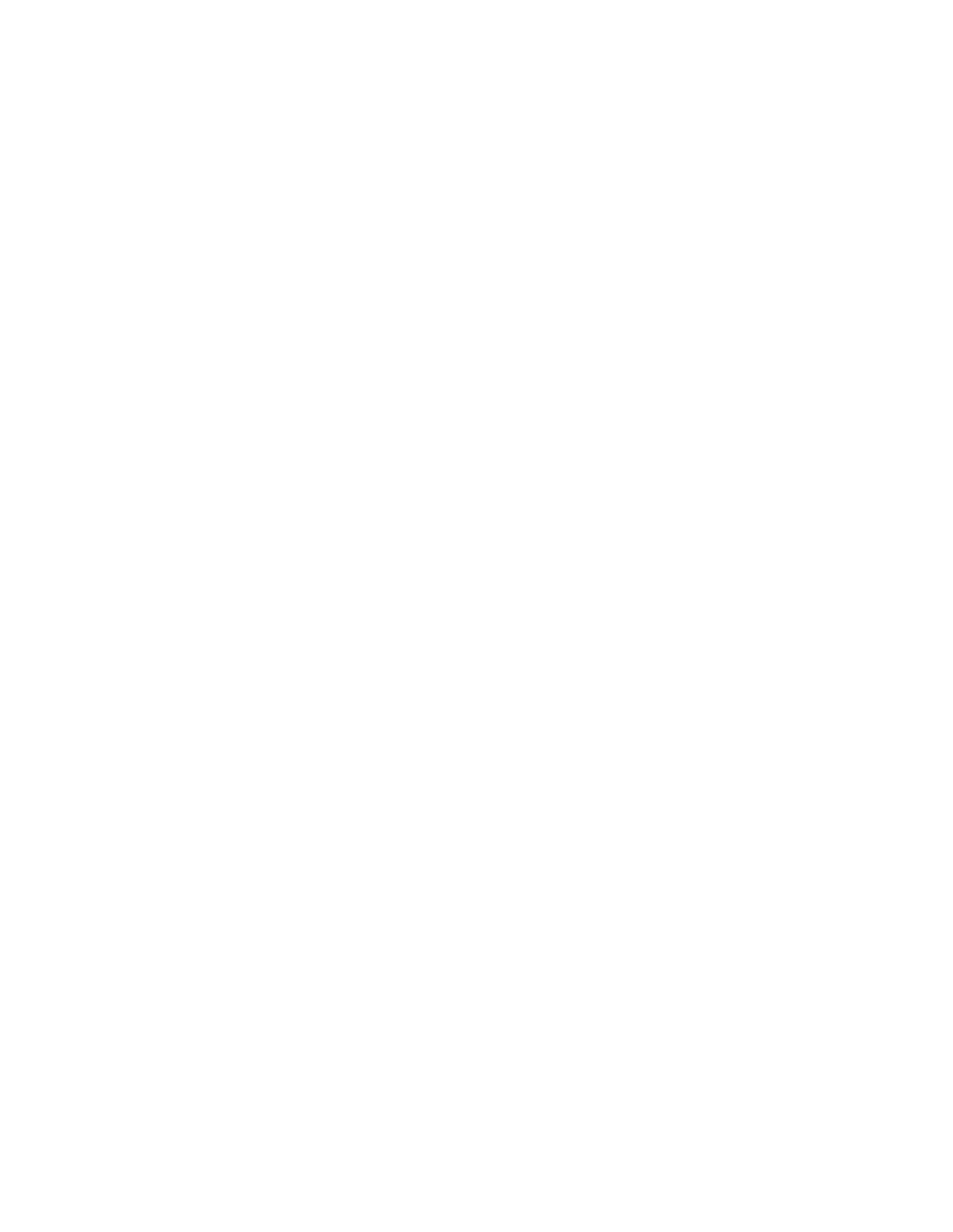## A Review of *An Introduction to Engaged Buddhism*

Christopher Queen<sup>1</sup>

*An Introduction to Engaged Buddhism*. By Paul Fuller. London: Bloomsbury Academic, 2021, 248 pages. ISBN 978-1-350-12907-8 (hardback), \$63.00/978-1-350-12906-1 (paperback), \$19.47/ 978-1-350-12909-2 (e-book), \$18.86.

Modern movements of socially engaged Buddhism began to appear after World War II, launching mass campaigns for social, economic, political, and environmental justice in India, Vietnam, Tibet, Sri Lanka, East Asia, and eventually the West. Along the way, leaders of these movements produced a new literature based on traditional Buddhist teachings, while often redefining central concepts of suffering, morality, interdependence, and liberation. Some turned away from the metaphysics and ritualism of the past and embraced new ideas of human rights, social equality, and public activism. These ideas helped to shape emerging notions of Buddhist identity and conduct, while remaining close to the streets and neighborhoods where communities struggled for survival and respect.

In the 1980s, scholars began to investigate and document these movements in monographs, journal articles, anthologies, and reference entries. They investigated the origins and dynamics of the new Bud-

<sup>&</sup>lt;sup>1</sup> Harvard University. Email: csqueen@outlook.com.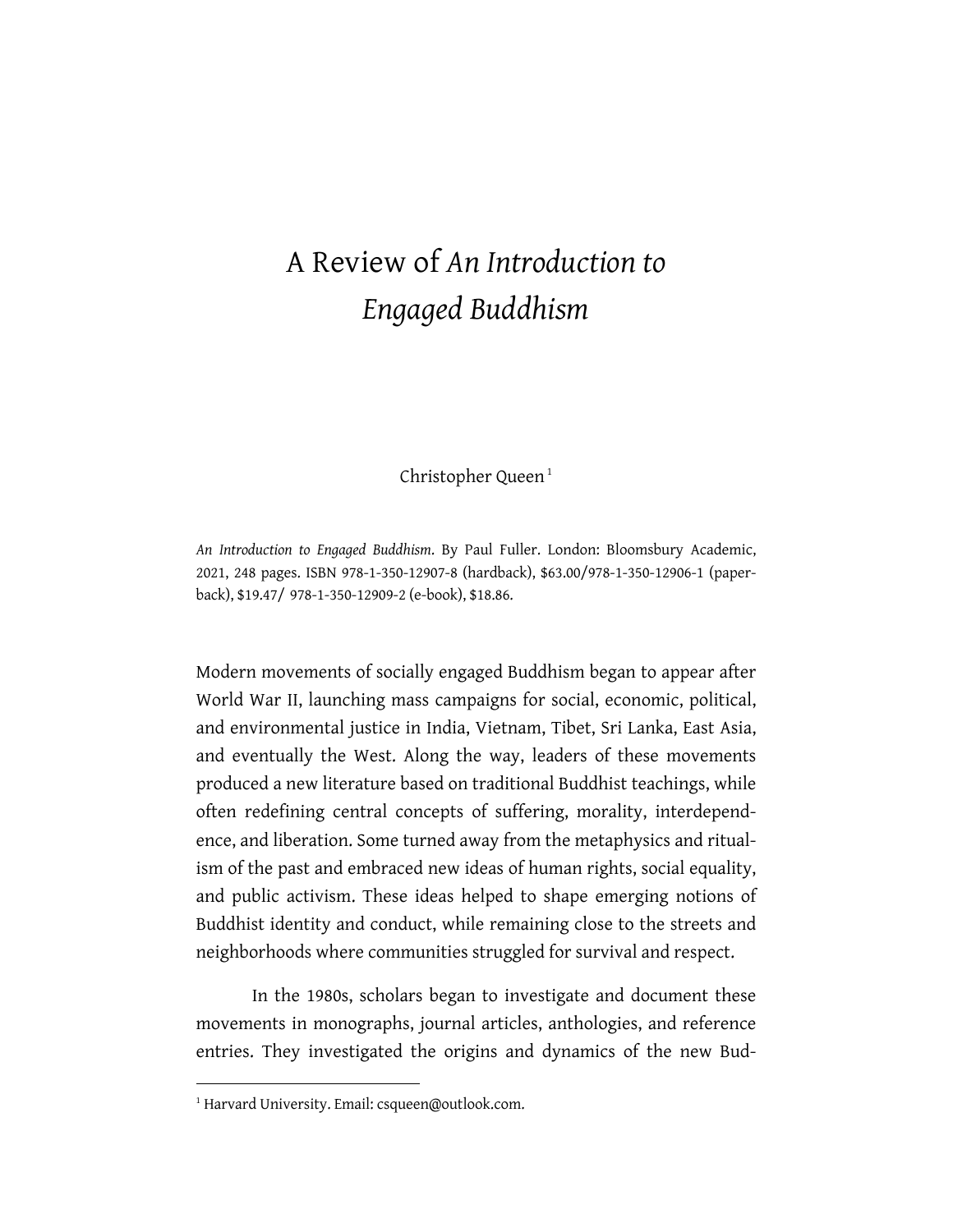dhism, its debts to the past and its synergy with intellectual and social values in the present. Early on, they identified a core of common characteristics of "engaged Buddhism" as it is manifested internationally, namely, its focus on earthly rather than transcendent notions of liberation, on social rather than psychological causes of human suffering, on nonviolent collective action grounded in grassroots, nongovernmental organizations, on humanitarian values shared with non-Buddhist traditions, and on a non-dogmatic ecumenism that linked Buddhists with other progressive communities around the world. The terms "socially engaged Buddhism" and "engaged Buddhism" (with or without a capital "E") came to be defined by these markers, while movements, literatures, and thinkers that lacked or opposed them were not included in the conversation.

Now, at a time when the emergence of engaged Buddhism and its scholarly investigation have matured and found their way into general works and survey courses on the Buddhist tradition in colleges and universities, we are offered for the first time a textbook primer in the field, *An Introduction to Engaged Buddhism*, by Paul Fuller, a teaching fellow in Buddhist Studies at the University of Edinburgh, published by Bloomsbury Academic in London in 2021. Certainly, the publication of such a resource will be of interest to professors and general readers who have had to cobble together reading lists to cover the evolving and far-flung manifestations of engaged Buddhism.

Fuller's *An Introduction to Engaged Buddhism* has much to recommend it. Its scope is appropriate to a survey course, beginning with a chapter on the origin of the term "engaged Buddhism" and the range of its interpretations; and continuing with chapters on the foundational ideas and practices of the engaged Buddhists; their emphasis on nonattachment to fixed ideologies; "dismantling metaphysics: *nirvāṇa*, rebirth and interdependence"; engaged Buddhism and politics; "Eco-engaged Buddhism"; engaged Buddhism, sexuality, and gender; and finally, controversially, two chapters on movements the author describes as "not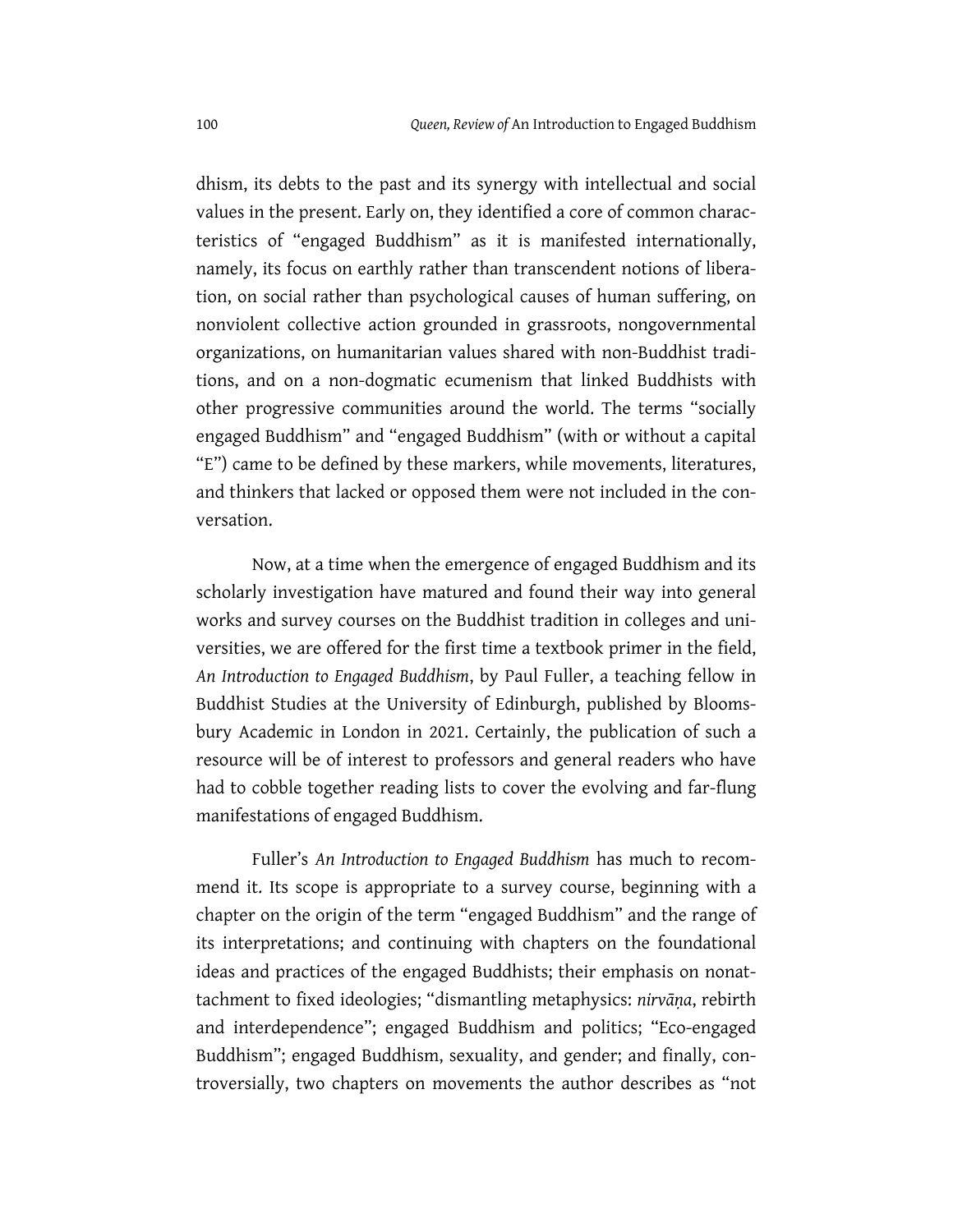part of the more usual types of engaged Buddhism," namely, the violent and intolerant monastic and lay movements in Myanmar that Fuller terms "ethnocentric engaged Buddhism" and "protectionist engaged Buddhism" The book is illustrated by sixteen black-and-white photographs and contains an extensive bibliography and a useful index. Each chapter closes with discussion questions and suggestions for further reading.

Normally, one would expect an introductory text to survey the methods and findings of contemporary researchers in the field. But in *An Introduction to Engaged Buddhism*, the reader is warned at the outset that the author plans to introduce a new definition of the subject: "I think we need to widen our understanding of precisely what constitutes engaged Buddhism" (2). Unlike other scholars, Fuller asserts that engaged Buddhism is "not necessarily liberal, progressive, and non-violent" (2). The book is "not intended to be a history of engaged Buddhism, exhaustive in discussing Buddhism from different cultures, schools or groups, or to offer case studies of engaged Buddhism (though I do occasionally discuss the latter)" (2). Rather, the book may be considered "a theology of engaged Buddhism" (3).

More precisely one could term the approach a critical, constructive Buddhist theology. By this I mean that I am myself engaging with the material; my selections made of what I discuss are made, in part, because I think that they are important themes, ideas, conceptual categories, doctrines, and Buddhists who taught them. (3)

Throughout the volume, the author presents a sampling of familiar engaged Buddhist themes, ideas, conceptual categories, and doctrines as promised. His departure from these tried-and-true examples occurs in the final chapters. Fuller's decision to designate the Buddhist anti-Muslim 969 movement and MaBaTha (Organization for the Protection of Race and Religion) movement in Myanmar, led by the dissident monk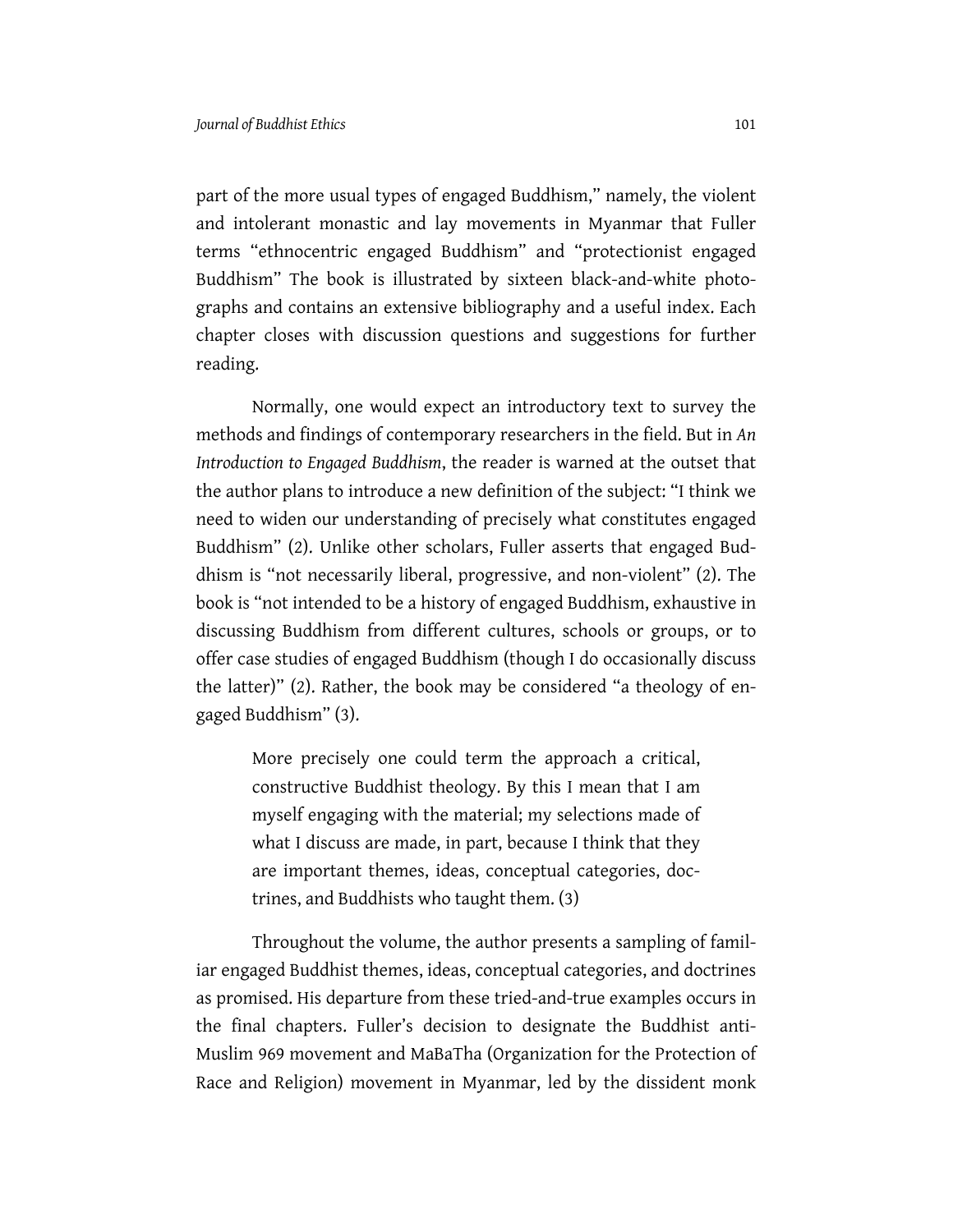Ashin Wirathu, as "ethnocentric engaged Buddhism" and "protectionist engaged Buddhism" illustrates his "widening understanding" of engaged Buddhism. In 2013 *Time Magazine* called Wirathu "the face of Buddhist terror" for preaching hatred against the Rohingya Muslim minority and denouncing Nobel Peace laureate Aung San Suu Kyi and her National League for Democracy (Beech). Wirathu has asserted that Muslims, who number less than five percent of the population, pose an existential threat to the survival of Buddhism. Since 2017, nearly 1,000,000 Rohingya Muslims have been killed or fled ethnic cleansing and genocide in Buddhist Myanmar. Despite two jail terms, denunciation by the state *saṅgha* council and banning by social media for spreading hate speech, Wirathu continues to attract tens of thousands of followers.

Defending his departure from the consensus of movement leaders and scholars who have identified nonviolence as a hallmark of Buddhist social engagement, Fuller questions whether engaged movements need to be morally exemplary:

Ethnocentric engaged Buddhism is the term I use to describe a localized form of engaged Buddhism which is often at odds with more universalistic understandings of engaged Buddhism. The term describes new and emerging Buddhist identities which are often protectionist in their outlook. They also embrace forms of action which are sometimes in considerable tension with more passive forms of Buddhist behavior. My use of these ideas also problematizes the tendency to understand engaged Buddhism as predominantly positive, non-violent. . . .

The categories of good or bad, passive or violent, should not be a defining consideration in evaluating specific groups as types of engaged Buddhism. Engaged Buddhists do not need to be pacifists. They often are, but they need not be. (141-142)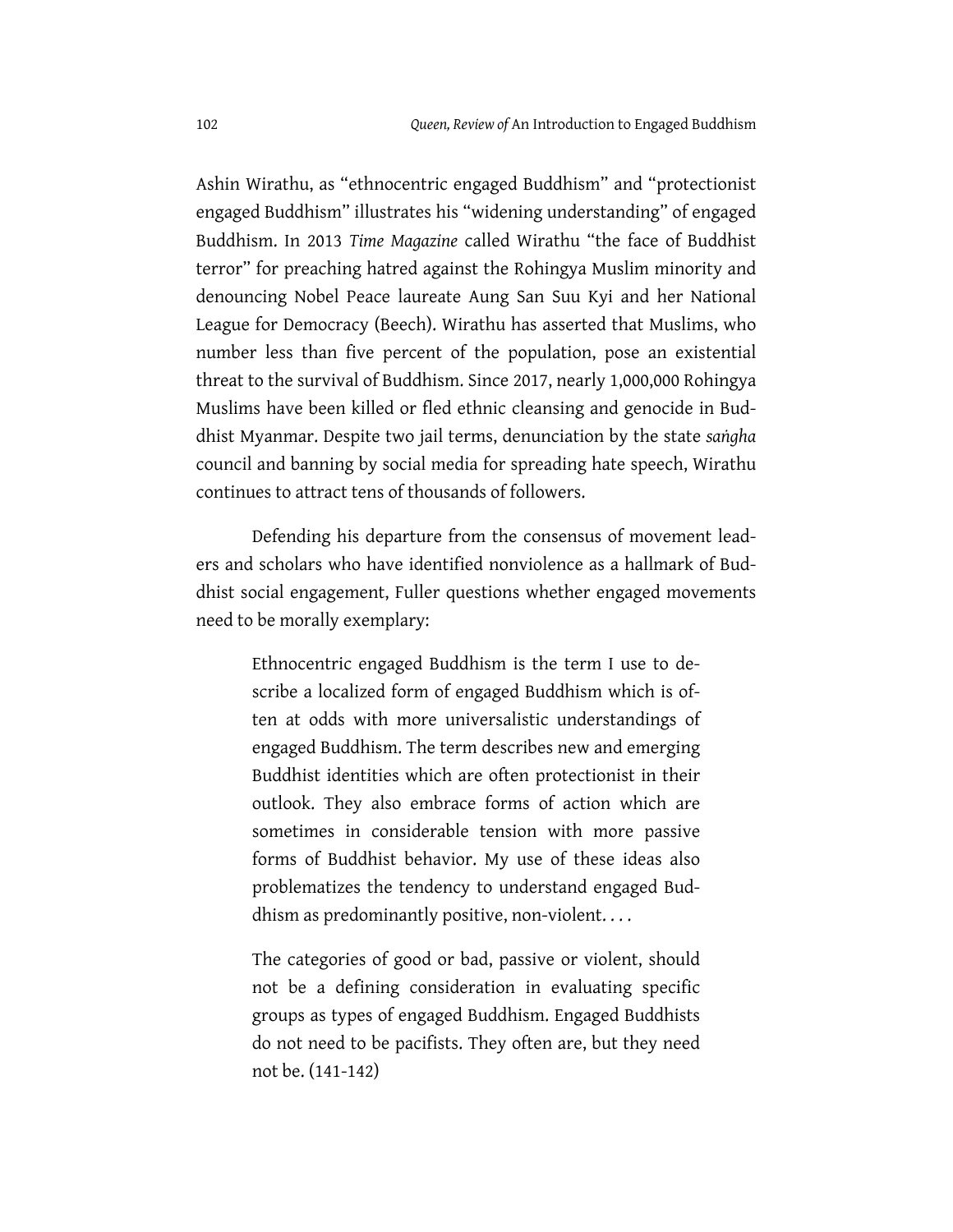Fuller is surely correct to assume that naming and classifying patterns of human behavior and social action—or any object of scientific study—is the prerogative of the researcher, and that new evidence and arguments for a change in terminology or classification are welcome considerations in the academic arena. Thomas Kuhn's paradigm shifts come to mind, when mounting data may undermine a dominant theory and lead to new understanding and the acceptance of a new paradigm. But in the case of adding leaders and movements advocating intolerance and violence to the classification of engaged Buddhism, given its consistent identification with liberty, equality, and fraternity (to cite B. R. Ambedkar's grafting of Western revolutionary ideals to his "new vehicle" Buddhism), the reader is entitled to ask what has influenced this departure.

One basis for Fuller's dissent lies in his interpretation of the title of an early book by Thich Nhat Hanh, who is generally credited with coining the term "engaged Buddhism." Indeed, it was the title first translated into English as "Engaged Buddhism" (1965). The original Vietnamese title *Dao Phat Di Vao Cuoc Doi* literally means "Buddhism entering into society," according to a list of Nhat Hanh's works provided by Plum Village, Nhat Hanh's community. But Nhat Hanh, fluent in English, endorsed the term "engaged Buddhism" as the best translation to describe the ways in which Buddhism is practiced in the realms of education, economics, politics, and society at large. Yet Fuller, preferring the literal translation, identifies engaged Buddhism as *any practice that "enters into society,"* i.e., goes beyond personal, spiritual, or ritual practice. The nature of this practice should not be predetermined or judged. Engaged Buddhism may promote "ethically sound principles," Fuller asserts, or it "can be a compassionate or divisive influence in society, politics and culture" (6). In either case "it simply means [a] Buddhism that is involved in society, and the concept loses some of its prevailing meaning of being an overt form of Buddhist activism" (6).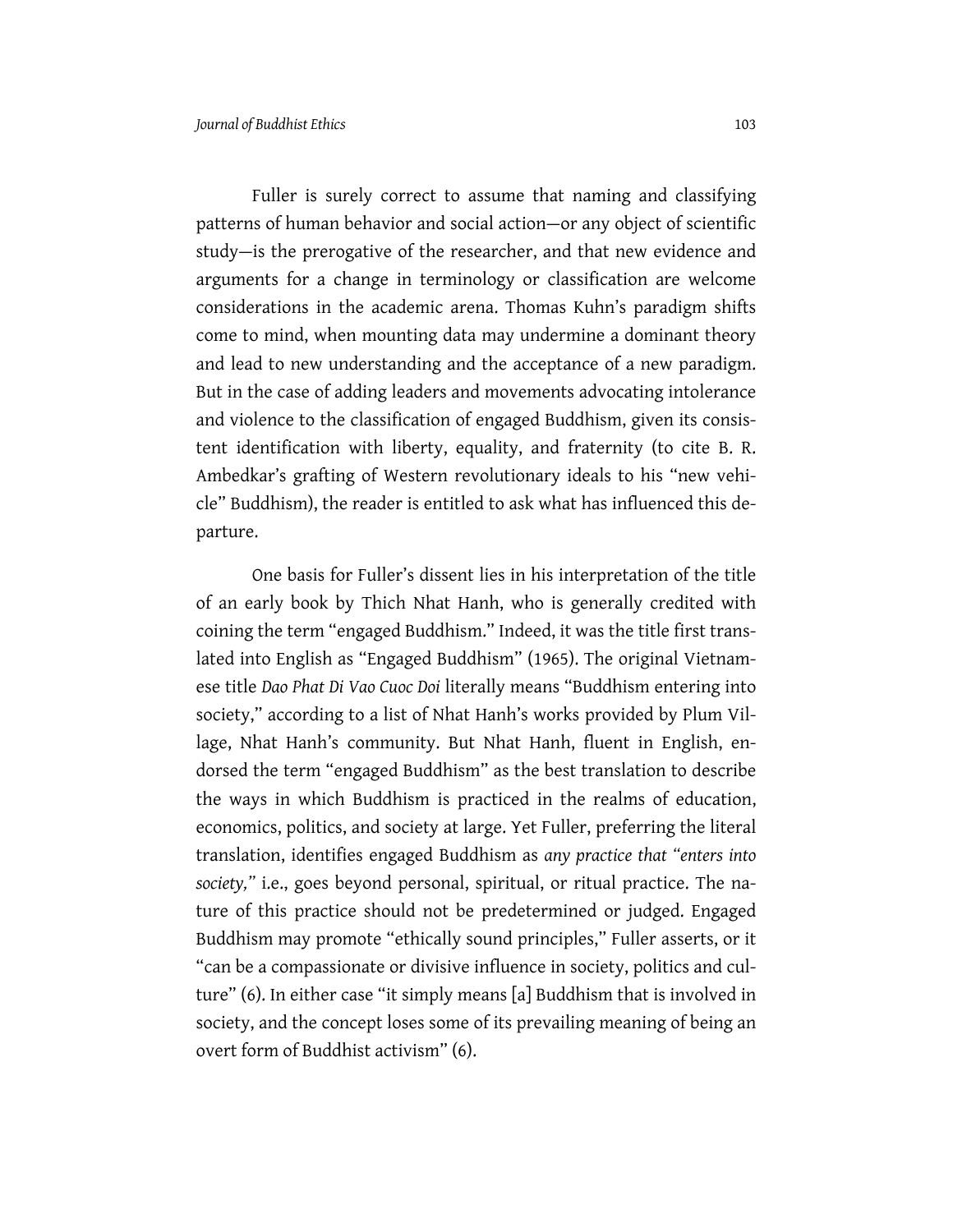Surely, this is not what Thich Nhat Hanh or other preceptors of engaged Buddhism had in mind. Regarding divisive influences in society, for example, Nhat Hahn includes in his "Fourteen Guidelines for Engaged Buddhism" the precept, "Do not utter words that can create discord and cause the community to break. Make every effort to reconcile and resolve all conflicts, however small" (*Interbeing* 18 qtd. in "The Fourteen Precepts," par. 12). Yet Fuller doubles down:

Engaged Buddhists can support blasphemy laws and political institutions that are racist, and be part of violent uprisings. This understanding of engaged Buddhism allows for a larger debate about how modern Buddhists, ethnic Buddhists, white Buddhists, Asian Buddhists, gay Buddhists, queer Buddhists, trans-Buddhists, straight Buddhists, genocidal Buddhists, racist Buddhists and Buddhists fighting racism, eco-Buddhists, new-age Buddhists, punk Buddhists, Buddhist politicians, Buddhists fighting addictions, Buddhist monks and Buddhist nuns – in fact, anyone professing Buddhist identities – interact with society. This is the engaged Buddhism described in this book. (6)

Another element of Fuller's argument is that violence employed for the protection of the Dharma is socially engaged. He argues that the movements commonly identified as engaged Buddhism have been "primarily passive." Rather than limiting the category to nonviolent movements, he asserts, "I will not ignore more local and aggressive expressions [that] . . . tackle inequalities, problems, injustices, political and social structures in ways that might not meet with general approval" (2). Yet we know that the Buddhist liberation movements for peace in Vietnam, for freedom from Chinese domination in Tibet, for economic justice in Sri Lanka, and for an end to caste violence in India are not passive as they set about to tackle the scourges of war, intolerance, and poverty. Indeed, nonviolence is hardly passive in these circumstances, where pro-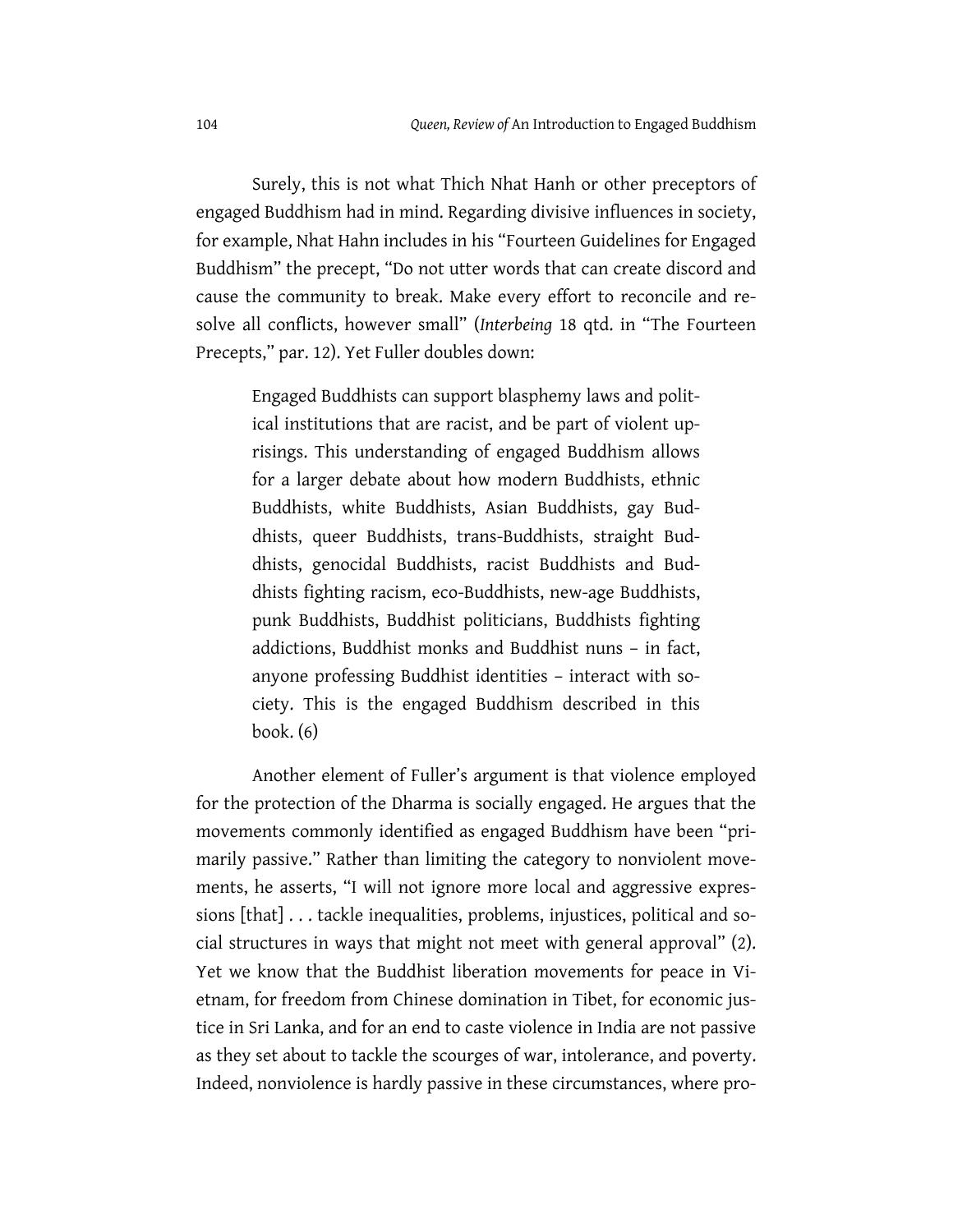testers have been beaten, jailed, and killed for their engagement. The leaders—such as Thich Nhat Hahn, the Dalai Lama, A. T. Ariyaratne, and B. R. Ambedkar—are consistent in their determination to accomplish these tasks nonviolently—resolutely, defiantly, doggedly, perhaps, but not aggressively.<sup>2</sup>

Fuller credits predecessors in support of his expanded definition of engaged Buddhism. Yet these authors fail to offer convincing arguments for abandoning what Ann Gleig calls "the consensus" and "normative parameters" for the study of engaged Buddhism, including nonviolence, grassroots activism, and humanistic values (Gleig pars. 39-42). In attempting to remove nonviolence and the grassroots non-government basis for engaged Buddhism (what Sulak Sivaraksa has called "small-b buddhism"), Fuller cites Jessica Main and Rongdao Lai's "Introduction: Reformulating 'Socially Engaged Buddhism' as an Analytical Category," which proposes a new context for four engaged Buddhism studies in a special issue of *The Eastern Buddhist* in 2013. Main and Lai argue that modern engaged Buddhism began before World War II with the religious-social movements associated with the Chinese monastic reformer Taixu and the Japanese Shin Buddhist priest Takeuchi Ryō'on. Both leaders fought the marginalization of Buddhism to a private sphere of personal spirituality as China and Japan entered the modern period, and both attempted to ally a modernized Buddhism with national revival and patriotism. Both movements endorsed social service projects on behalf of the poor, the incarcerated, and social pariahs like the *burakumin* minority in Japan. "Therefore, participation in social welfare, politics, and

 $2$  Thich Nhat Hanh lived in exile from Vietnam for forty years for his anti-war activism; Sulak Sivaraksa, founder of the International Network of Engaged Buddhists, has been exiled and jailed for opposition to Thai government policies; B. R. Ambedkar, leader of the Dalit Buddhist conversions, was beaten and denied housing and medical care as an Untouchable; and protesters in Vietnam and Tibet have practiced self-immolation to bring international attention to the atrocities of war and oppression in their countries.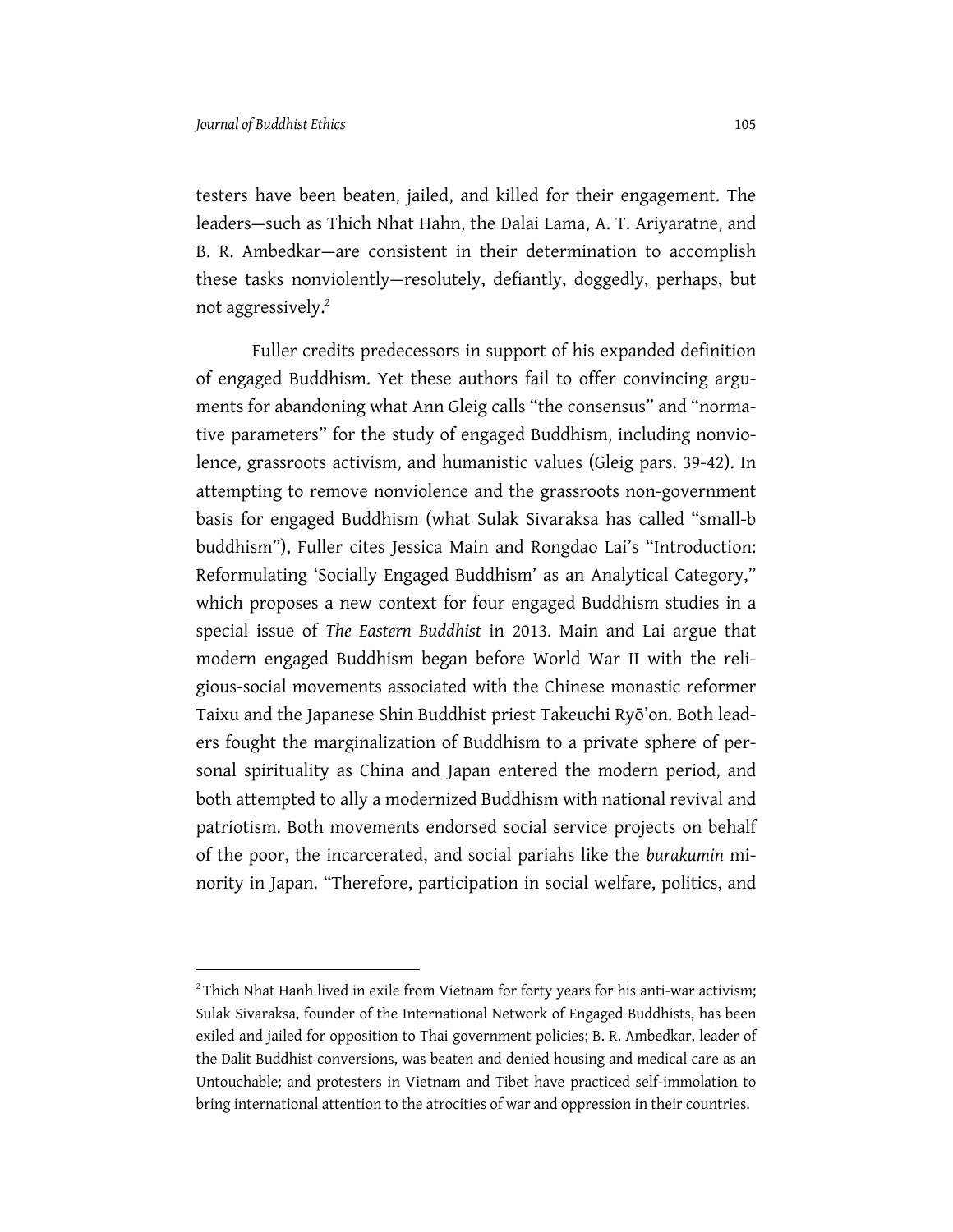military actions for the defense of the nation during the war was subsumed within the duty of a modern-day bodhisattva"  $(21)^3$ 

Fuller cites the numerous works of Brian Victoria, Michael Jerryson, and Stanley Tambiah in his bibliography. These authors have contributed to our understanding of Buddhist sectarian violence perpetrated by mainstream sects—Sulak's Capital-B Buddhism—as well as schismatic groups in South and East Asia, as *saṅgha* and state forged symbiotic ties for defense and legitimization and trained their clergy for combat. Indeed, Buddhist studies have documented the economic, political, and military hegemony of Buddhist nation-states over the centuries. Yet these studies are not mentioned in Fuller's discussion, as such titles as *Zen at War*, *Buddhist Fury*, *World Conqueror and World Renouncer*, and *Buddhism Betrayed?* do not fit comfortably in his argument for violent ethnocentric engaged Buddhism and protectionist engaged Buddhism. On the other hand, Fuller cites Amod Lele's argument in "Disengaged Buddhism" that traditional Buddhism has opposed political engagement, and Sulak Sivaraksa's advocacy of a small-b buddhism in contradiction to the nationalistic movements that Main and Lai describe:

Buddhism, as practiced in most Asian countries today, serves mainly to legitimize dictatorial regimes and multinational corporations. If we Buddhists want to redirect our energies towards enlightenment and universal love, we should begin by spelling Buddhism with a small "b." . . . It is not a Buddhist approach to say that if everyone practiced Buddhism, the world would be a better place. Wars and oppression begin from this kind of thinking. (Sivaraksa 68, qtd. in Fuller 47-48)

<sup>&</sup>lt;sup>3</sup> For an analysis of the distinction between engaged Buddhism and Buddhist nationalism, see King. For a distinction between the ethics of engaged Buddhism and traditional practices of Buddhist discipline, virtue, and altruism, see Queen.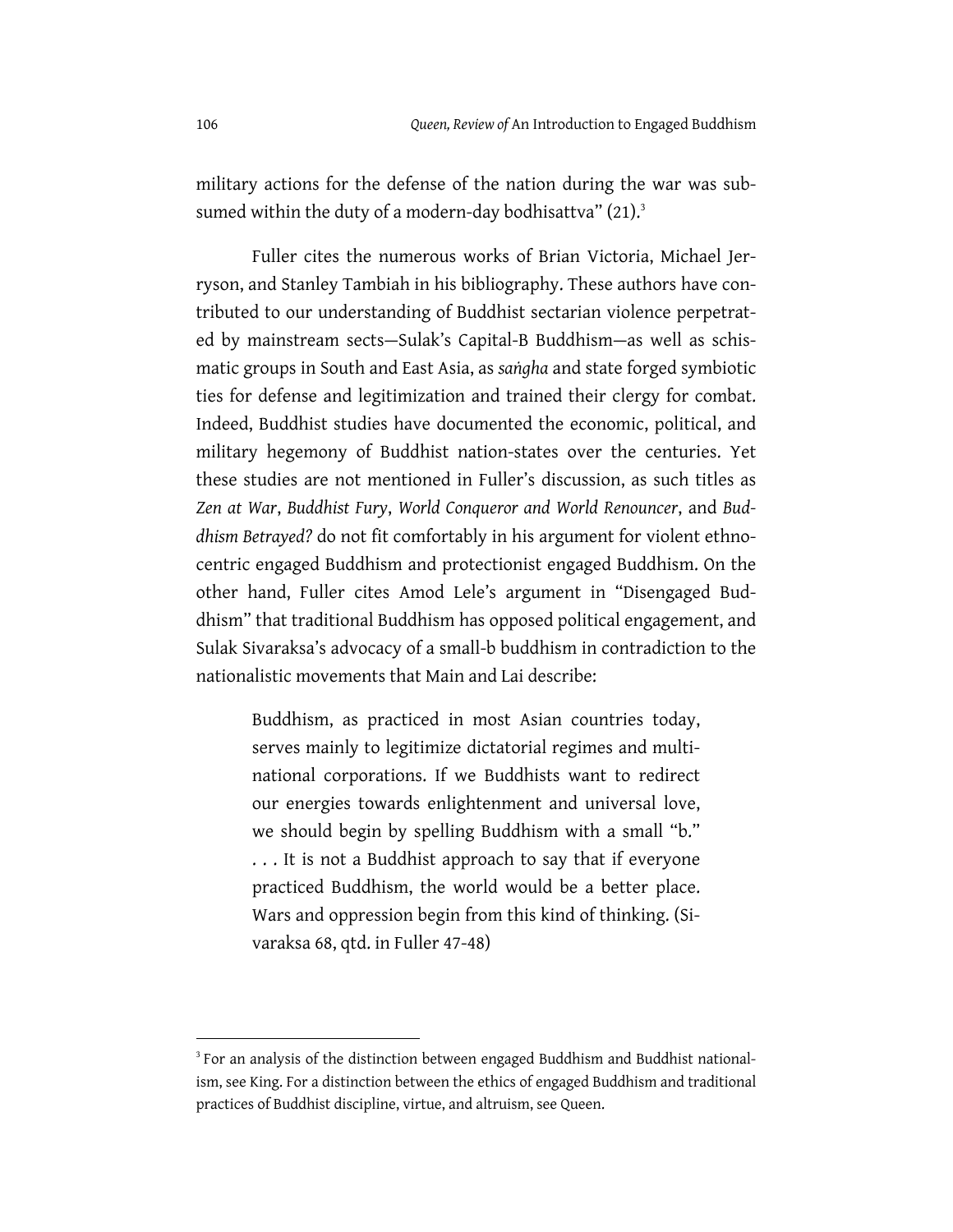Following his opening chapters on the meaning and foundations of engaged Buddhism, Fuller devotes a chapter to "the danger of attachment to views in engaged Buddhism." Citing canonical passages from the *Sutta Nipāta* and contemporary teachings from Thich Nhat Hanh's "Fourteen Guidelines for Engaged Buddhism," Fuller argues that Buddhism uniquely identifies dogmatic rigidity as a source of suffering in the world, and "that the teachings about views are a key to understanding engaged Buddhism" (37). The three opening precepts of Nhat Hanh's guideline proscribe idolatry of doctrines, theories, and ideology, even Buddhist ones. For this reason, it is puzzling and illogical that Fuller devotes his final topic chapter to "Buddhism on the edge, Buddhists offended: Engaged Buddhism and blasphemy" (157-170). In it he returns to the notion of "protective engaged Buddhism" practiced by the MaBaTha movement in support of state judicial authority. In 2014, a New Zealand citizen and two Burmese citizens were charged with blasphemy and jailed for two-and-a-half years under the Myanmar Penal Code. Their crime: promoting a bar in Yangon with an image of the Buddha wearing headphones and portrayed as a DJ in a trance. Monks of the MaBaTha, Fuller's prime example of a protective engaged Buddhism movement, expressed outrage at the convicts' blasphemy and approval for the sentences (166-167).

The blasphemy chapter references passages in the Buddhist Pāli Canon that forbid disrespect for the three refuges of Buddhist practice the Buddha, Dhamma, and Sangha—and for symbols and practices of the tradition. Fuller then proposes that these passages contribute to what Stephen Collins has termed the "Pāli imaginaire," the value system within which Buddhists in Theravāda countries, such as Myanmar, Sri Lanka, Thailand, and Cambodia, reside. He speculates that Burmese Buddhists "might become offended by a lack of respect shown towards images of the Buddha . . . though the monks themselves might not be aware of the passages in the Pāli canon" (159). The author stresses that this is his "contention," "argument," and "idea," but denies repeatedly that there is any evidence of direct influence of the texts on the angry outbursts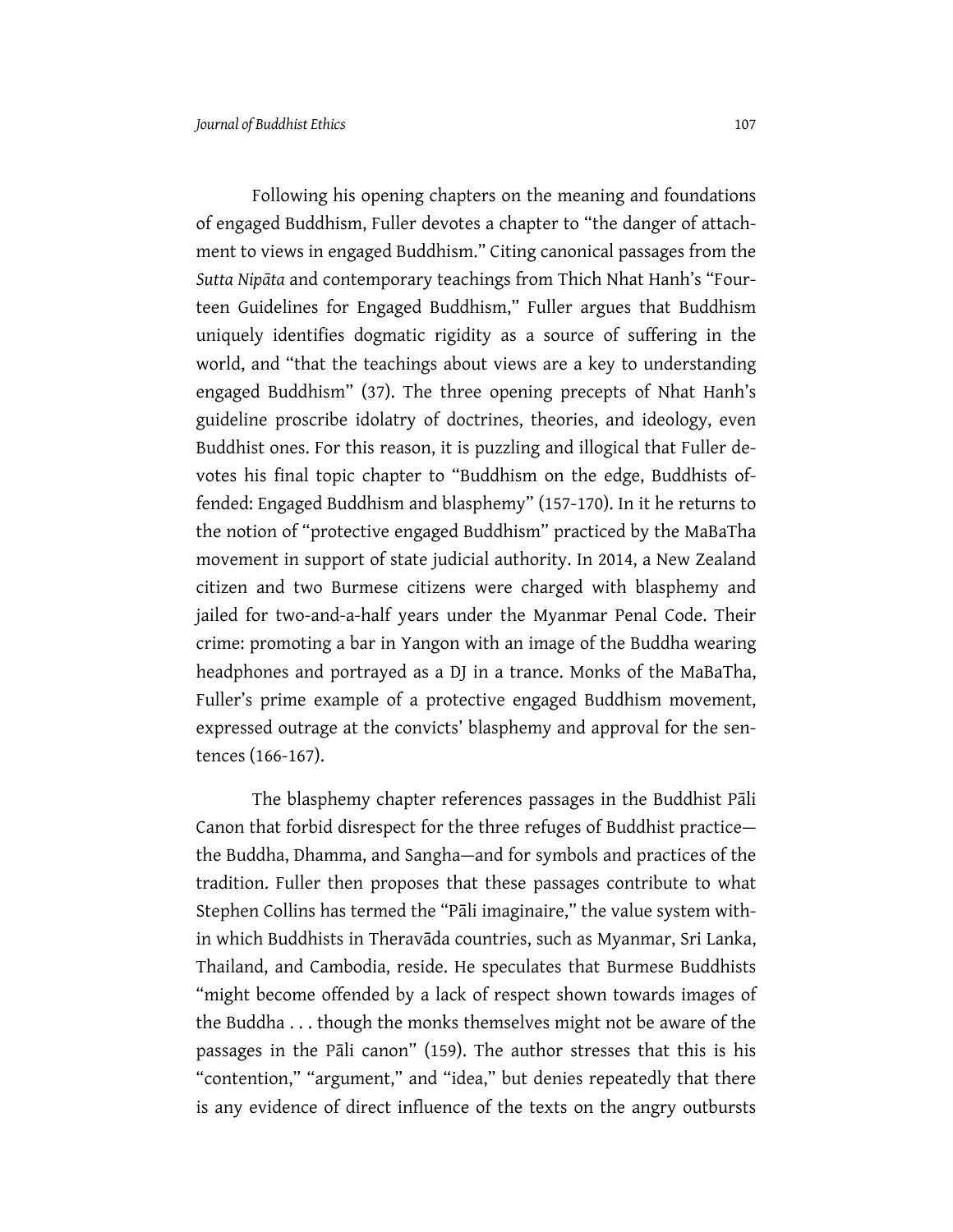and political activism of the "protective engaged Buddhists"—perhaps better termed the protective *enraged* Buddhists in his telling.

Fuller concludes his *Introduction* with a summary chapter asking rhetorically whether "all Buddhism is engaged?" His initial answer is in the negative, recalling that engaged Buddhists find the origins of suffering in society as well as the human mind. Liberation from suffering is sought in this life, not in the extinction of future rebirths, and Buddhist practice is extended to include collective responses to the structural stressors of political, economic, social, and environmental disfunction. Engaged Buddhists serve their communities with charitable acts and agitate for societal reforms. These patterns do not typically appear among traditional Buddhist communities in Asia, we note, or in the West, where the mindfulness industry has once again privatized the practice of Buddhism.

But here is where *An Introduction to Engaged Buddhism* diverges a final time from the findings of thirty years of engaged Buddhism scholarship. In so doing, Fuller concludes that all Buddhism is engaged. In the final sentences of the book we read,

Engaged Buddhism has a focus on politics. Political involvement can alleviate suffering and a Buddhist can act politically without destroying the purity of the Buddhist tradition. It is involved in the mundane and supramundane worlds – the religious life enters the social life. Engaged Buddhism can be involved in ethnic and local identities and in these situations can support violence and aggression. Finally, it can also be involved in defending the sanctity of Buddhist material culture. These are all central features of engaged Buddhism. As many engaged Buddhists have suggested, engaged Buddhism is simply Buddhism when practiced to alleviate suffering – in this understanding, *all Buddhism is engaged*. (174; emphasis added)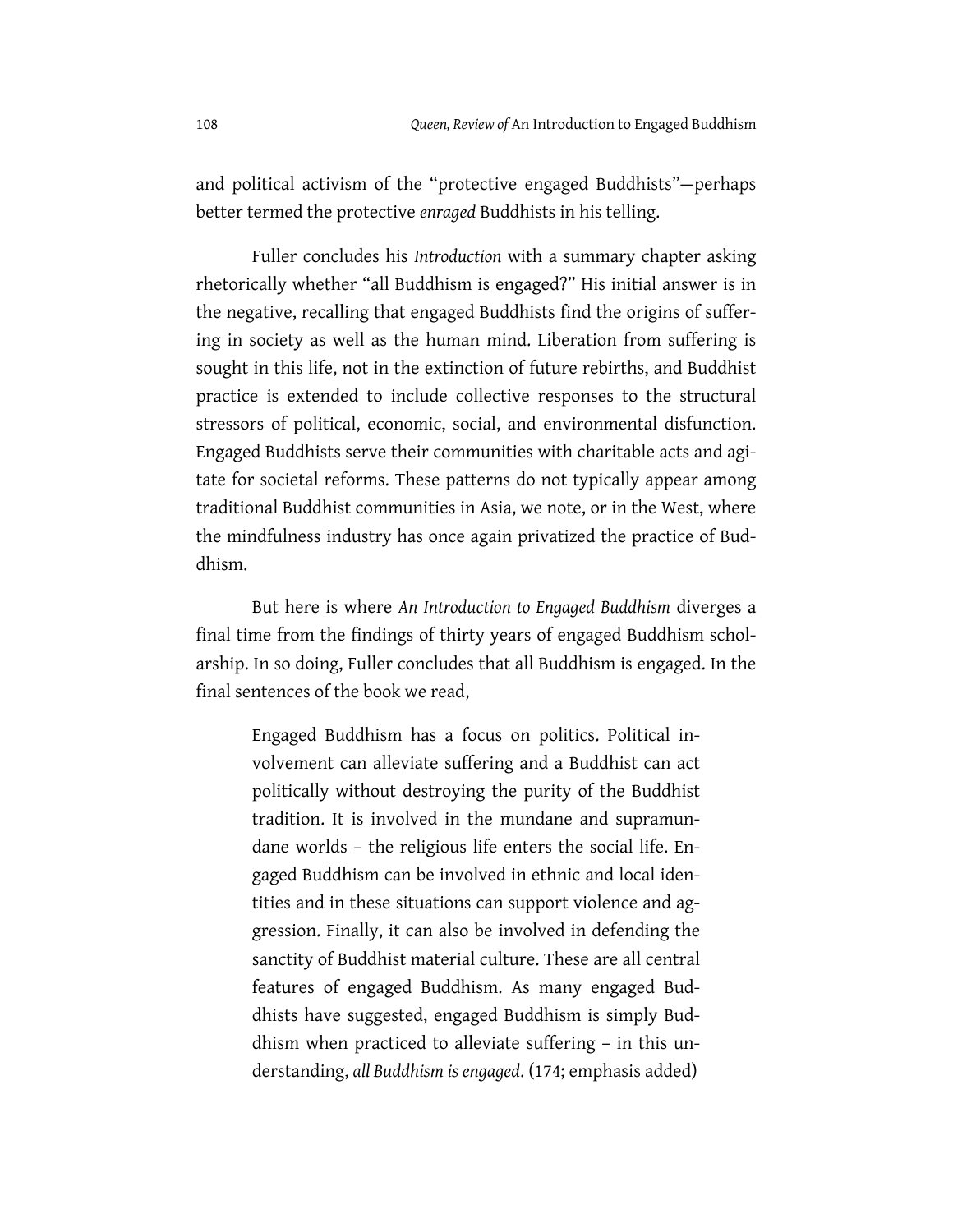For first-time students of socially engaged Buddhism, as well as general readers who wish to investigate the field or continue their studies, I do not recommend Paul Fuller's *An Introduction to Engaged Buddhism*. Scholars may make their own evaluation. To my mind, a better introduction to the field remains the selected readings of instructors who have understood the teachings and actions that link the nonviolent, non-state Buddhist actors who have addressed social suffering in unprecedented ways. If one author or one book must suffice, one may scarcely do better than select one of the seventy volumes of the late Thich Nhat Hanh (October 11, 1926–January 22, 2022), coiner of "engaged Buddhism" and founder of the Order of Interbeing—known to his students simply as Thầy, Teacher.

Thầy was once asked, "What if Buddhism cannot survive in Vietnam? Will you accept that in order to have peace in Vietnam?" Understanding that the Communist victors in the war may set about violently to destroy religion, the teacher replied,

[I]f you have to choose between Buddhism and peace, then you must choose peace. Because if you choose Buddhism, you sacrifice peace and Buddhism does not accept that. Furthermore, Buddhism is not a number of temples and organizations. Buddhism is in your heart. Even if you don't have any temple or any monks, you can still be a Buddhist in your heart and life. (Nhat Hanh and Berrigan 22-23)

## **Works Cited**

Beech, Hannah. "The Face of Buddhist Terror." *Time*, vol. 182, no. 1, Jul. 1, 2013, content.time.com/time/subscriber/article/0,33009,2146000 ,00.html.